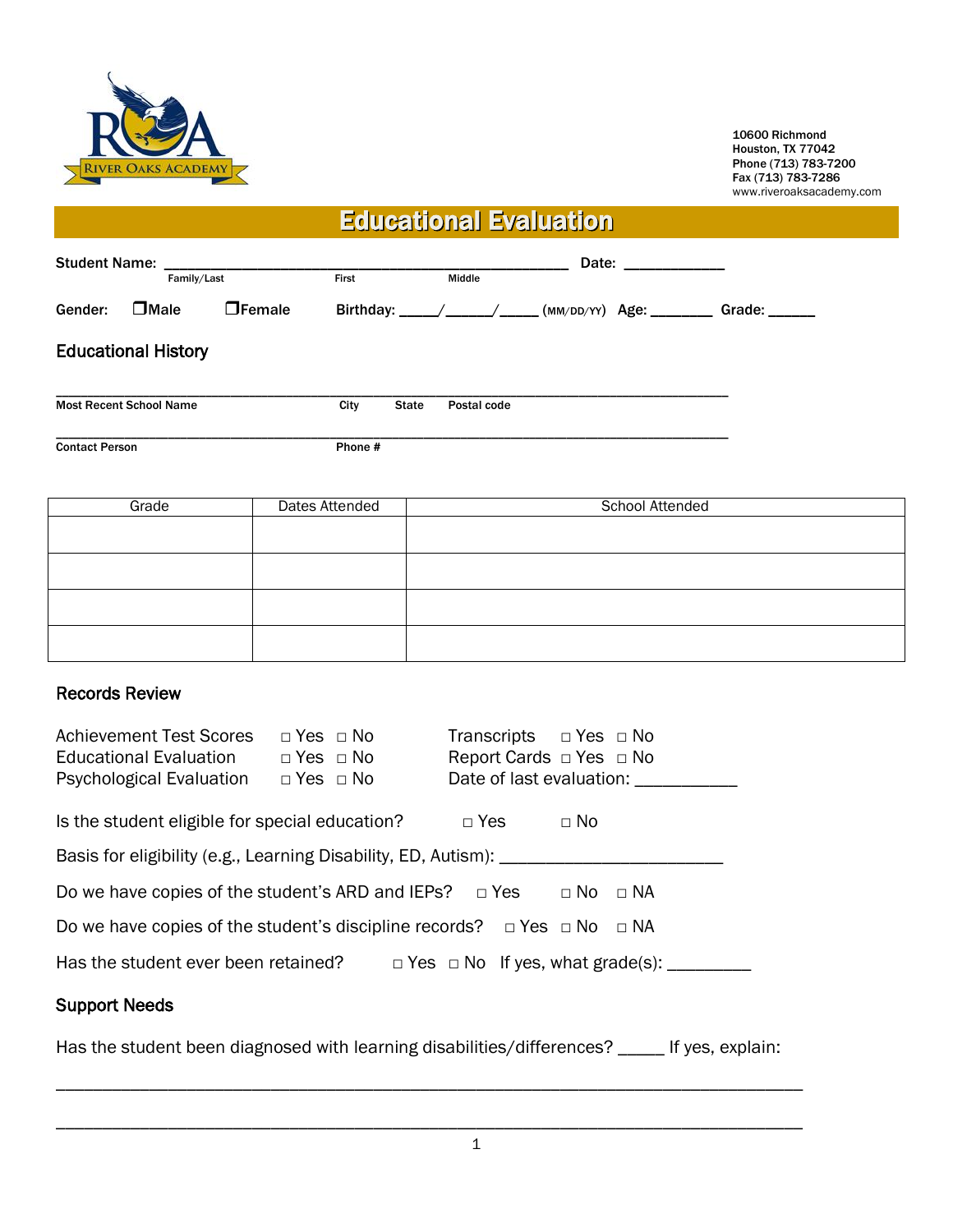| Has the student been diagnosed with any other psychological or emotional issue? ____ If yes, explain:                   |
|-------------------------------------------------------------------------------------------------------------------------|
|                                                                                                                         |
| Does your child have any physical disabilities? ____________ If yes, explain_______________________                     |
| Is your child taking any medications? ____________ If yes, list the names and what they are for:                        |
|                                                                                                                         |
| Is/Has your child been under the care of a psychologist, psychiatrist or therapist? _________                           |
| Does your child have any special needs or accommodations that should be in place to support his/her                     |
|                                                                                                                         |
| <b>Educational Services</b>                                                                                             |
| What educational instruction, services, accommodations or modifications has the student received?                       |
|                                                                                                                         |
| What educational instruction, services, accommodations, modifications or specific courses are believed to<br>be needed? |
|                                                                                                                         |
|                                                                                                                         |

What related services has the student received (speech therapy, occupational therapy, adaptive physical education)?

\_\_\_\_\_\_\_\_\_\_\_\_\_\_\_\_\_\_\_\_\_\_\_\_\_\_\_\_\_\_\_\_\_\_\_\_\_\_\_\_\_\_\_\_\_\_\_\_\_\_\_\_\_\_\_\_\_\_\_\_\_\_\_\_\_\_\_\_\_\_\_\_\_\_\_\_\_\_\_\_\_\_\_\_\_\_\_\_\_\_